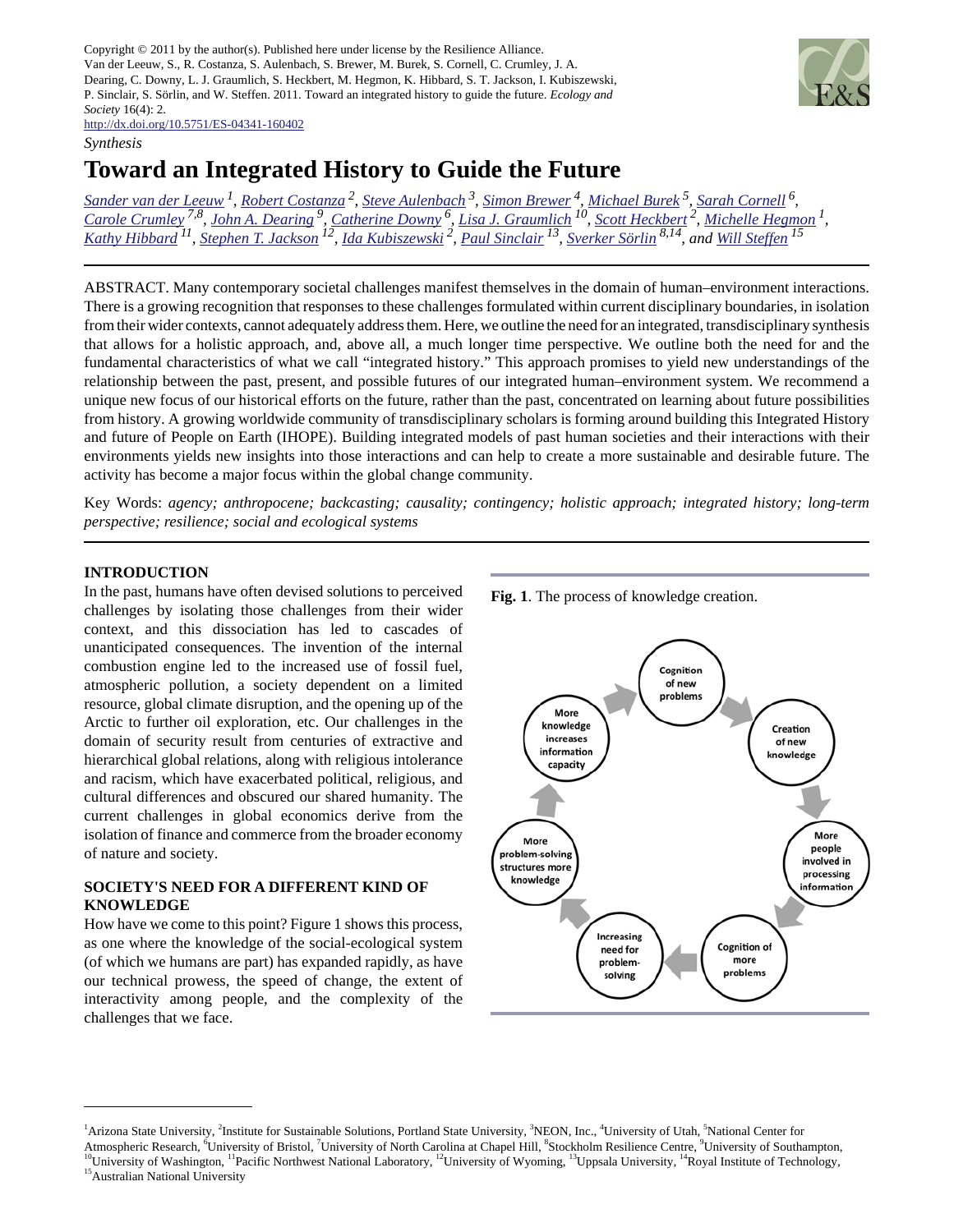In the last two hundred years, this process has accelerated many times faster than ever before (McNeill 2001), so that humans now influence the environment at a global scale (Crutzen and Stoermer 2000, Steffen et al. 2007). The increase in our knowledge about the dynamics of, and our role in, the environment has not been able to keep pace with the increase of the unknown impact of our actions on that environment because the former is directly related to the (relatively small) number of dimensions that we recognize at any one time, whereas the latter concerns the (almost infinite) number that we do not. If our knowledge may have increased geometrically, the unknown is more likely to have increased exponentially (Westley et al. 2011).<sup>[1]</sup>

As a result, we urgently need new approaches. These approaches need to combine several changes in perspective that, taken together, fundamentally modify our understanding of the social-ecological processes we are currently observing around us. Some of the most important ones are summarized here.

- The "reductionist" approach, developed in the sixteenth and seventeenth centuries, has been adequate for simple physical, chemical, and even biological systems, underpinning many of the fundamental advances of the Scientific Revolution. However, in the broader context of environmental and societal systems, it has been inadequate, setting the stage for the deluge of unanticipated consequences noted above that seem now to overwhelm us. We urgently need to develop and implement a holistic approach that focuses from the outset, and throughout the whole research process, on the whole complexity of the challenges facing us, rather than decomposing them. As part of that move, we need to break down the "great wall of dualism" (Evernden 1992:90) that has led to the current disconnect between the natural sciences on the one hand and the humanities and social sciences on the other.
- The twentieth century social sciences, driven by an increasing reliance on precise, quantitative measurements that have only been available for the last two centuries, have often overlooked long-term historical constraints and legacies in favor of short-term, often transient, dynamics. They are thus overlooking the complex dynamics that are only observable over the very long term (centuries, millennia, or even longer periods), or excluding from consideration second-order dynamics (that is, changes in the nature and manifestation of change itself), such as shifts in boundary conditions. Moreover, short-term empirical models encompass only a small subset of all conceivable system states and provide a perspective that is highly biased toward the current state of the system. Perhaps most importantly, such models by definition cannot handle the supercreativity of which humanity is occasionally capable.
- Of critical importance in transforming our thinking has been the recognition of the importance of history in the natural sciences, especially the life sciences. There, the focus has shifted from the study of "being" to that of "becoming" (Prigogine 1980). The new emphasis on change through time fundamentally transforms the relationship between structure and process—the process becomes the (dynamic) structure. In other words, we move from a perspective in which things exist, and are from time to time transformed, to a perspective in which there is perpetual transformation. This has removed a major barrier to integrating the natural, life, and social sciences with the humanities.
- Designing such a holistic approach also requires that we find ways to simultaneously observe patterns in many dimensions, a kind of observation for which traditional Western science is not very well equipped. One way to illustrate that is by reference to the difficulty of solving the so-called Rubik's cube. One cannot get the cube "in order" (so that each side has one homogeneous color) by dealing first with one side, then the next, and so forth. The only way to arrive at "order" is by looking at the patterns (symmetries) on all sides simultaneously and not favoring any particular one at any time. This may be the most difficult of these challenges to meet.

## **The need for a new approach to understanding the relationship of the past, present, and future**

We conclude from this that the way may be open for a new kind of approach to social-ecological phenomena, an approach that is not only (1) transdisciplinary and (2) focused on dynamics, but that also (3) takes the very long term into account. But we go one step further; we argue for a fourth essential element that is currently missing: paradoxically *we must focus our historical efforts on the future, rather than the past*. We must concentrate on learning about future possibilities from history.

So far, in our quest for understanding, we have looked at the past to gain the insights to deal with the future. This has served us well, as we have much to learn from the past. But we have not always used the resultant knowledge to its best advantage. We have based different (often discipline-dependent) chains of cause and effect on it, which seemed to lead (more or less linearly) to the present. The future was thus negotiated between uncertain and partial extrapolations from different visions of the past, and that is clearly suboptimal. For one, this perspective does not open us to alternative historical trajectories. More importantly, this view of the past does not help us understand our relationship with the future. It views the past and the future as "foreign lands"<sup>[2],</sup> rather than as projections in different (temporal) directions from the present: the point at which we have the ability to modify the socialecological evolutionary process to our advantage.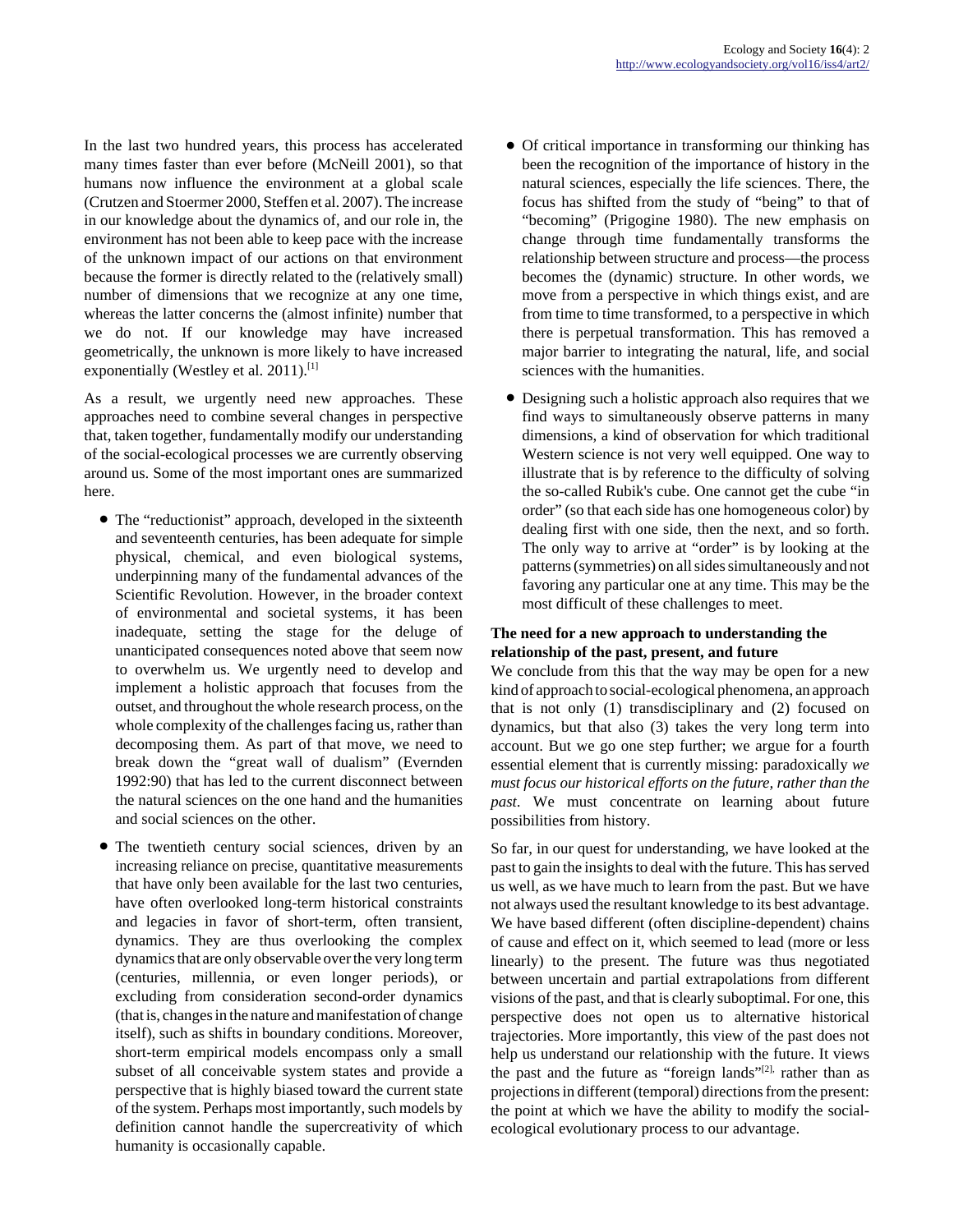Moreover, the changes that are occurring in the world around us today are so rapid and so dramatic that this approach is becoming less and less effective. Knowledge of the past is still essential, perhaps even more essential than ever, but that knowledge must be used in a new way. As a result, many are becoming aware that one cannot understand the present, let alone forecast the future, simply by looking for causality in the past through analogues and then extrapolating toward the future. We wish to unpack different ways of relating the past to the present, and extend that relationship to include the future, as sustainability is, after all, a particular way of looking toward the future.

Dearing et al. (2010) recently distinguished two different ways of relating the past to the present: an analogue and an evolutionary approach. The former is the one we have traditionally used to relate past and present (Meyer et al. 1998, Costanza et al. 2007). We did so by comparing the past and the present as different case studies and looking for differences and similarities that might help us to better understand the present—how it came about, how it functioned, where past cases may serve as lessons for our own situation, and what we might do about undesirable aspects of that situation (e.g., Glantz 1994, Landes 1998, Tainter 1998, Gill 2001, Haug et al. 2003, Diamond 2005, Jackson et al. 2009; Jackson and Hobbs 2009). Though such analogues offer insights into differences and similarities between cases and sensitize the expert, they are by definition imperfect matches with the present, especially in view of the very rapid changes the earth system (including many societies) has undergone over the last century or so (Wescoat 1991, Meyer et al. 1998). As a result, many (but not all) such comparisons between past and present have engendered "just so" stories that alert their audience to potential dangers by overstressing similarities and underplaying differences between the past and the present.

A different way to use such an analogue approach, which in our opinion would be more productive, would be to compare the different cases from a systemic perspective and to distill from such comparisons an improved general insight in the structure and dynamics of such Earth systems under different conditions. In that case, each case study serves as if it were a past experiment that, if followed over at least some part of its trajectory, provides knowledge about interactions between different components of such systems under different conditions. Such knowledge may permit us—once sufficient instances have been studied and their contexts, boundary conditions, structure etc. have been brought to bear on the actual dynamics observed—to begin to outline models of the interaction of a number of the more general processes to which such systems are subject (e.g., Zhang et al. 2007). We argue that, ultimately, such comparative approaches may enhance systematic assessments of postulated generalized complex system behaviors (Hibbard et al. 2010).

An excellent example of this approach was published a few years ago as a special issue in [Ecology and Society](http://www.ecologyandsociety.org/issues/view.php?sf=22). There, fifteen case studies from different parts of the world were compared to try and distill some general conclusions about the underlying system dynamics, in particular from a resilience/ vulnerability perspective. In the last paper in that issue, Anderies et al. (2006) conclude that a theory of the dynamics of such complex systems is still some way off, but that in the meantime the comparison gives rise to ten tentative messages that can help improve policy and management, essentially emphasizing inclusiveness (neither ecosystems nor social systems can be managed in isolation), breadth of scope (include multiple scales, multiple temporalities from very rapid to very slow), diversity (as opposed to efficiency, even at cost, because in the long term it facilitates change), dynamic management and adaptive governance (rather than top-down management), inclusion of the mental models of stakeholder groups, acceptance of vulnerability, etc.

The evolutionary view of the past focuses on instances in which the present remains continuously and strongly connected to the past (Carpenter 2002). These connections address processes that operate over longer time scales than the examples mentioned above, are repeated regularly, and/or involve time lags, contingencies, emergent effects, or past legacies that are integral to the functioning of the contemporary and future system. By integrating observational, documentary, and reconstructed data, such studies provide a perspective that is critical to understanding all the elements of contemporary system dynamics, including the second order dynamics that are continuously modifying the boundary conditions within which such systems operate. Moreover, long time series of data and information may be the only way to confirm complex system behavior (e.g., alternative steady states, the adaptive cycle, contingent and emergent properties, and feedback mechanisms) in real-world systems. And, finally, this approach is much better suited to deal with the noanalogue situation that we presently face with respect to sustainability of humans in the Earth system.

## **Integrating past, present, and future**

To move beyond this distinction between analogue and evolutionary approaches requires us to come to grips with yet another dimension of the relationships between past, present, and future: the differences in our use of the concept of time that are (mostly) implicit in the various ways we use the past to improve our understanding of the present and our anticipation of the future.

Our perception of the past is very different in nature from our perception of the future. Whereas we see and conceive the past by reducing the number of dimensions we observe in the present into a more or less coherent narrative in terms of causalities and certainties, we conceive of the future by amplification of the number of dimensions experienced in the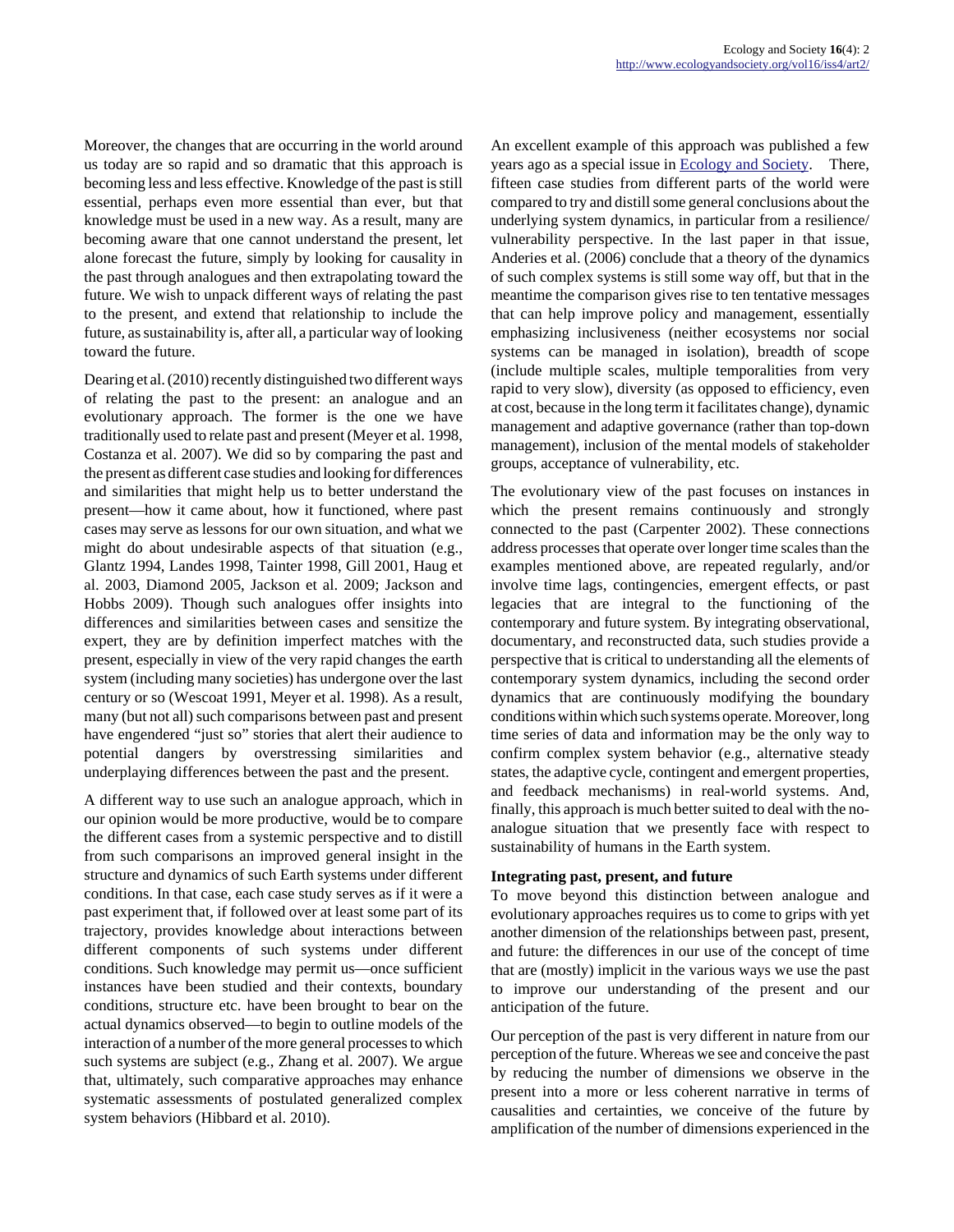present, describing it in terms of alternatives, possibilities, and probabilities.

Western science, ever since the fourteenth century, has emphasized the need to solidify as much as possible the relationship between observations and interpretations. Thus, these interpretations linked the phenomena investigated to what was already in existence at the time they were observed, rather than to what was still to come (and therefore could not be observed). This kind of (natural) history seems to have been the predominant explanatory paradigm, at least until the eighteenth century (cf. Girard 1990). It necessarily emphasized the explanation of extant phenomena in terms of chains of cause and effect and (much later) an emphasis on feedback loops, in both cases linking the progress of processes through time to their antecedent trajectory.

The long-standing emphasis in science on linking present to past has therefore resulted in an approach that is essentially reductionist, achieving a sense of "reality" or "truth" by simplification. In particular, it has emphasized thinking about "origins" rather than "emergence", about "feedback" rather than "feed-forward", about "learning from the past" rather than "anticipating the future". The inevitable corollary of that tendency is the fragmentation of our world view that we now see as one of the main handicaps in our attempts to understand the full complexity of the processes going on around us, and which has been institutionalized in the way academia is structured.

But it is, in our opinion, also responsible for much of the analogue way of using the past, in the sense that the "ex post" approach (relating the present to the past) is contradictory to the way time impacts on any kind of dynamics, which is essentially "ex ante" (moving from the past to the present and the future). This contradiction seems to have been resolved by disconnecting present and past, using an ex ante perspective on time for the past itself (looking at how things emerge in the period of the past studied), but relating our understanding of the past to the present in an ex post manner (i.e., looking for the origins of modern phenomena rather than their emergence).

The evolutionary approach presented by Beddoe et al. (2009), Dearing et al. (2010), and Caseldine and Turney (2010) does, to an extent, develop the ex ante perspective and is therefore better suited to understanding how the past engendered the present. But we will need to push the envelope further if we are to fully develop our capacities of anticipation. We need to find ways to not only juxtapose ex post and ex ante approaches to the present, but to combine them in an iterative process of interaction, so that we may move, artificially, backward and forward in time between past and future, via the present.

Integrating past, present, and future in this manner conflicts with our usual scientific approach because science is traditionally question-driven and aims to be "value-free". It poses a question about the present, which generally takes the following forms: "Why is it that?" or "Why are things this way, and not another?" And the answers to such questions lead to other, similar, questions, all of which contribute to knowledge, but only within a certain, often very restricted, paradigm. The new approach to building toward the future that we advocate here goes about things in a fundamentally different manner. It first outlines a number of possible trajectories from the present into the future that are compatible with our understanding of the past dynamics that have brought us to the present, and then asks the following question: 'What is the future result we desire?' Next, it attempts to approach that result by asking 'What do we need to do to achieve that? ' It is solutions-focused. It looks at the inherent possibilities while trying explicitly to avoid what appears unsustainable, yet acknowledging that striking that balance will never be easy and will always involve both uncertainties and values (Table 1).

## **THE ROLE OF MODELS**

Models are, in the words of the British historian R. G. Collingwood (1946) "tools for thought"—virtual or material tools that represent certain aspects of a reality that interest us, and that we can manipulate to gain different perspectives on that reality. But in the sixty years since that definition was coined, the rapid development of computing has placed at our disposal a set of such tools that we could never have imagined in Collingwood's time. These models can represent very complex dynamics in ways that allow us to look at them both ex post and ex ante. Such tools are now commonly used in a wide range of disciplines, including the natural, life, environmental, and economic sciences, and in contexts that range from academia to all the major financial and economic institutions such as the IMF, the OECD, governments, and the defense establishments of many countries, etc. They are the basis for all kinds of economic forecasting but are also at the core of much of climate science and a growing number of sustainability-related projects, such as the MEDALUS and ARCHAEOMEDES programs of the European Union's research directorate (Brandt and Thornes 1996, van der Leeuw et al. 1998), the Millennium Ecosystem Assessment (2005), etc. Yet their power has not yet been fully exploited in the historical and archaeological sciences and has therefore not very frequently been brought to bear on the very long term.

We want therefore to first present examples of dynamic models that strive to integrate the first three dimensions outlined above: (1) transdisciplinarity, (2) describing dynamics, and (3) integrating the very long term. We will then discuss ways in which such models could be focused on the future, and end with a summary of advantages and disadvantages of this approach.

There are currently a limited, but growing, number of successful examples of this kind of model, spanning up to a thousand years. We will briefly describe two of the most successful and thought-provoking published examples: one for the early agricultural societies in part of the southwestern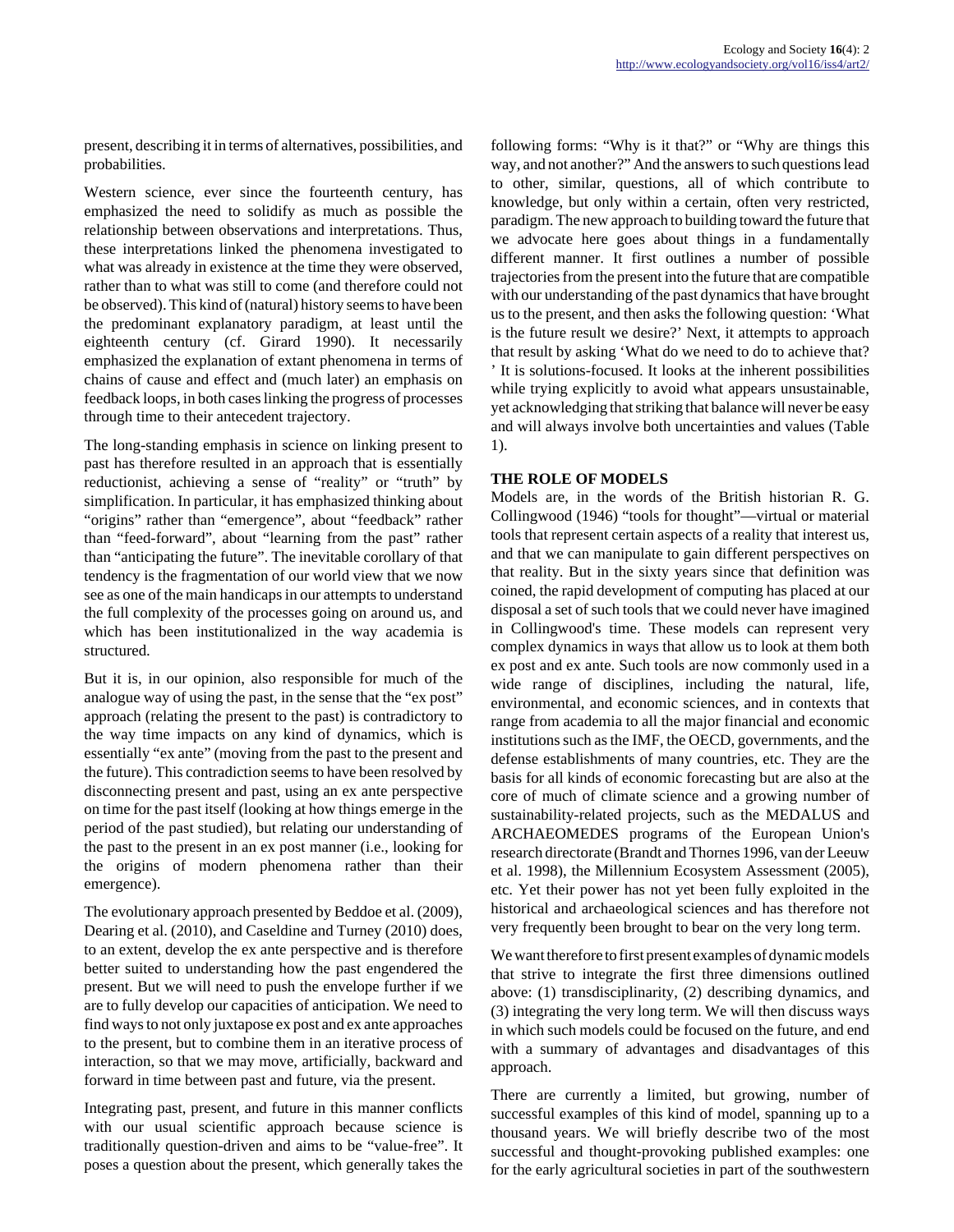|            | Natural history                                                                                                | Human history                                                                                                                               | Integrated history for the anthropocene?                                                                                                              |
|------------|----------------------------------------------------------------------------------------------------------------|---------------------------------------------------------------------------------------------------------------------------------------------|-------------------------------------------------------------------------------------------------------------------------------------------------------|
| Domain     | Nature                                                                                                         | Society                                                                                                                                     | Environment (social-ecological<br>interactions)                                                                                                       |
| Time scale | Longer time scales                                                                                             | Shorter time scales                                                                                                                         | Integrated time scales                                                                                                                                |
| Focus      | Causality                                                                                                      | Human agency<br>Contingency                                                                                                                 | Causality and agency interacting,<br>envelope of contingency                                                                                          |
| Goal       | Interpreting the past from the present<br>Looking for origins in terms of natural<br>laws                      | Interpreting the present from the past<br>Looking for origins in terms of causal<br>chains                                                  | Integrating past, present, and future<br>Looking for emergence (in the systems<br>sense) to understand the present and<br>generate a better future    |
| Process    | Description, observation, and<br>experimentation lead to explanation                                           | Description, critique, analysis, and<br>interpretation lead to insight and<br>understanding                                                 | Description is the basis for modeling<br>and understanding dynamics of the<br>social-ecological system                                                |
| Tools      | Natural science discourse<br>Palaeoenvironmental sciences,<br>prehistoric archaeology<br>Conceptual frameworks | Narrative and statistical discourse<br>Classical and historic archaeology and<br>documentary history<br>Case studies as unique trajectories | Multiple discourses<br>Integrated history of people and the<br>environment<br>Use case studies embedded within<br>conceptual frameworks to generalize |

**Table 1**. Integrating natural and human history.

United States (Kohler et al. 2007) and the other for the complex agricultural societies of the Near East and the transition to urbanism (Wilkinson et al. 2007).

## **A dynamic model of early agricultural society in the southwestern United States**

The early agriculture model is an agent-based model (ABM), in which individual households are represented by agents, so that populations can interact and learn as households as well as groups. They operate in a virtual landscape that represents as closely as possible the real landscape of southwest Colorado at the time. The aim of the project was twofold: (1) to understand the co-evolution between these populations and their environments over a period of some seven hundred years, including the ways in which techniques and cultural characteristics have transformed that environment, and (2) to understand these societies as they are represented in the archaeological record, that is, to use the model as a tool to scientifically interpret various aspects of the archaeological record. Specifically, the project focuses on two questions: what drives the two cycles of colonization, growth, and depopulation in the area, and how can we explain the movement of people from small hamlets into larger community centers in each cycle. These questions are identical to those we pose ourselves about the present—the rise and fall of civilizations and the growth of urbanism.

We will leave the reader to go through the various building blocks of the model—estimates of productivity of various soils for maize under different climatic and hydrological circumstances; water availability, seasonality, and dependability; site location and size, demography and degree of aggregation; exchange of different materials between settlements; the role of hunting and gathering under different circumstances, etc.

The model itself is one of household resource (game, maize, water, firewood, exchanges, etc.) use under the impact of both changing local environmental conditions (soils, elevation, water, climate, etc.) and the human use of those resources. Decisions about resource use balance the different kinds of resources in such a way that calories and proteins, water and firewood are at all times sufficient for the household. When they threaten to become insufficient, the household will move location to a point where more ample resources are available or can be captured at lower cost.

But the decision making of the individual households does not only change with circumstances; the model also includes cultural changes, that is, changes in the ways people are thinking about the decisions they have to make. In that sense, this model is a prime example of an effort to bring the environmental and the social and cultural dynamics together in the fulcrum where they actually meet: human perception and decision making. To do so, the model assumes a "belief space" that can change as a result of household experiences and their successes and failures. It includes situational, normative, topographic, historical (or temporal), and domain knowledge so that, for example, an agent has access to knowledge about the distribution of current agricultural production and topography, distribution of rainfall over the preceding period, and various agricultural techniques.

Finally, the model takes exchange into account. Exchange in societies such as these is not random. It is here modeled as occurring in three different kinds of networks—a kinship network, an economic network, and a hub network. The kinship network evolves as the system keeps track of births,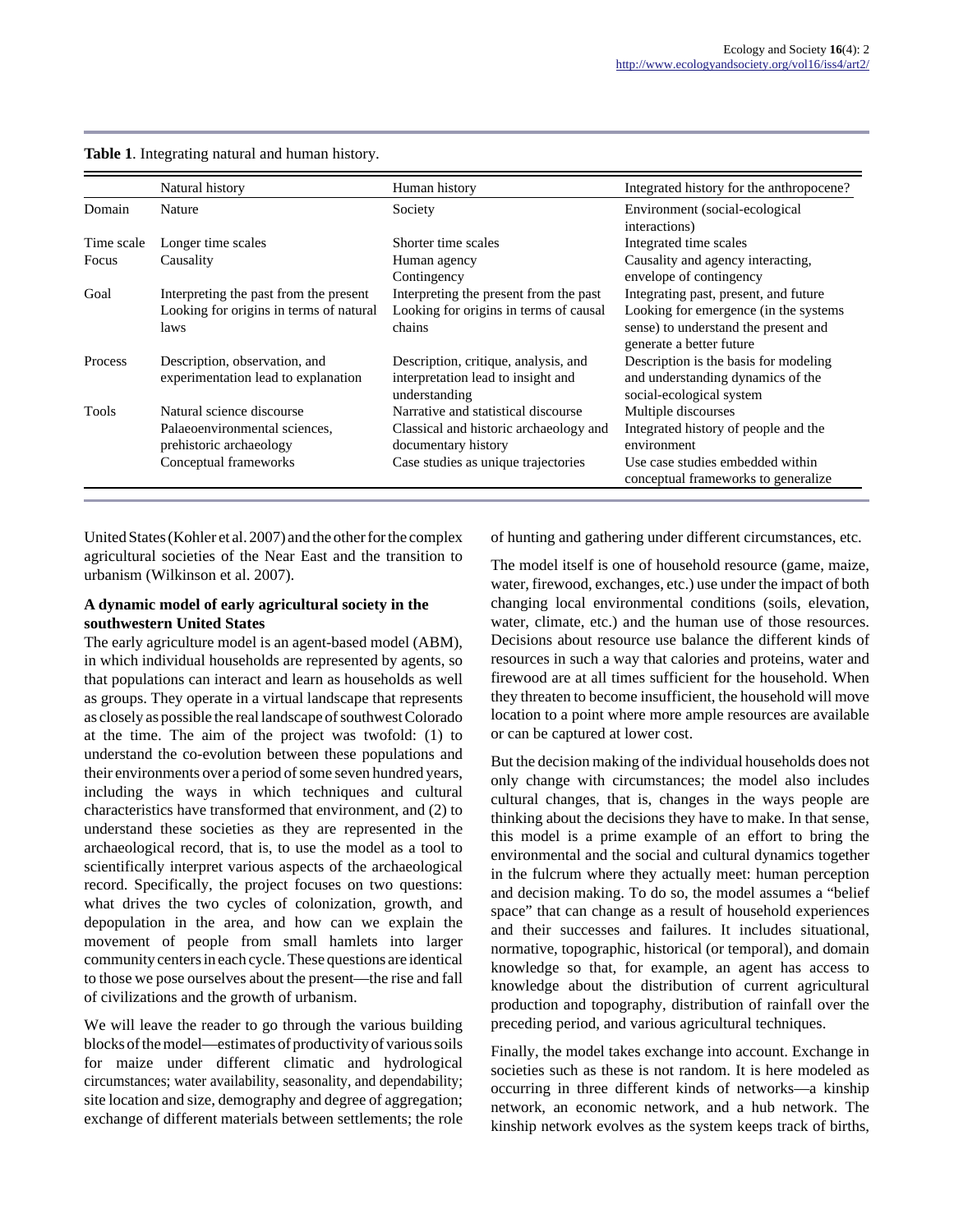partnerships, and deaths, including the formation of new individual households by offspring of other households. As is ethnographically known for such networks, the exchange between households is generalized—the households do not keep track of these exchanges, assuming reciprocation over the long term, so that there are temporary imbalances in the exchanges. The economic network is driven by the desire to exchange things that are not directly available to one of the two parties involved in immediate exchange for something the other party does not have, so that there are no imbalances in this system. Exchange decisions in this system are thus essentially based on differences of availability. Exchanges in this network can give rise to debt and therefore affect households' social status and credibility and thus the connectivity of a household to other households. Those households that do well in the kin-based and/or economic network can hoist themselves socially higher and become members of the hub network—the network of those who are central to the community because of their wide network of exchange partners.

An important property of this model is the fact that by modeling exchanges in the networks, the society is not only modeled as a population of individual households, but also as a dynamically evolving society in which individual households participate differentially. And, in fact, that aspect of the model gives us one of the most interesting insights into the evolution of the system over the long term: the fact that over the period concerned, we can distinguish three cycles of growing interaction between households, followed by a breakdown of these exchange networks. Such breakdowns appear at least in this model to be the result of fluctuations in the availability of resources, because as resource availability diminishes, debt increases, so that fewer participating households are still trusted in the economic exchange network, which therefore decreases in size (number of nodes).

But over and beyond that, what is the use of this kind of modeling for the understanding of the long-term socioenvironmental dynamics of societies? First of all, we can use this approach to look at the dynamic interactions over the very long term of a much larger number of variables and processes than we can in any kind of traditional historical approach. In fact, we can in this manner build complex dynamic systems with emerging characteristics, and thus begin to develop the ex ante perspective on the dynamics involved. Secondly, we can experiment with the dynamics, in that we can change certain parameters or feedback loops that determine, for example, environmental conditions. Thirdly, we can experiment with the human responses to these changing circumstances, and in particular we can evaluate choices made against the options that may have been available but were not chosen, and thus have the agents learn from their mistakes. Fourthly, we can elicit some of the unanticipated consequences of human decisions and actions upon the

environment by looking at the long-term consequences of these actions. But most importantly, we can do all of these things for the same set of phenomena, so that we can really come to grips with their shorter- and longer-term dynamics, the contexts in which these played out, and the alternative scenarios that might have, but did not, occur.

## **Modeling the development of Early States in Mesopotamia**

This model, like the last one, is an agent-based model, but here each agent is actually an individual as a member of a nested set of households and other social configurations. Moreover, it differs from the last one in subject matter and information available for the model, as well as in the software used (the Dynamic Information Architecture System, an object-based system developed by the Argonne National Laboratory in the United States). The systems modeled here are much more complex both in structure and in their relationship with the environment. At the same time, this model has actual social, geographical, written historical, and archaeological data available as input, so that it can take account of contemporary observations about society and the natural environment, and not only of extrapolations from modern observations. Finally, it also asks different questions (Wilkinson et al. 2007:175-176), including the following:

- How and why did third and fourth millennium BC cities in S. Mesopotamia grow to a greater size and complexity than those of rain-fed N. Mesopotamia?
- What was the dynamic trajectory of such settlements through time?
- How did the resultant cities respond to a capricious natural environment, and were they able to grow, survive, or decline under a range of social, environmental, and economic stresses?

These questions are again closely related to the ones we ask ourselves from a modern sustainability perspective, as well as from that of the long-term urban dynamics that are now dominating the settlement pattern of human populations.

This model essentially builds on input data concerning the geography, hydrology, settlement pattern, and sectors of the economy as the preceding one. However, it models some of these in much more detail because of the availability of written data: the size range of households and component families, the agricultural calendar, additional requirements for feast days, multiple sources of fuel, etc. Other data are either reconstructed from Roman data (mortality data and life tables) or have been taken from ancient Mesopotamian archives (real estate, field sizes and agricultural techniques, including seeding rates, irrigation, fertilizing, etc.). But the lack of precise, annual hydrological data means that, in other respects, this model is not quite as detailed as the southwestern United States example.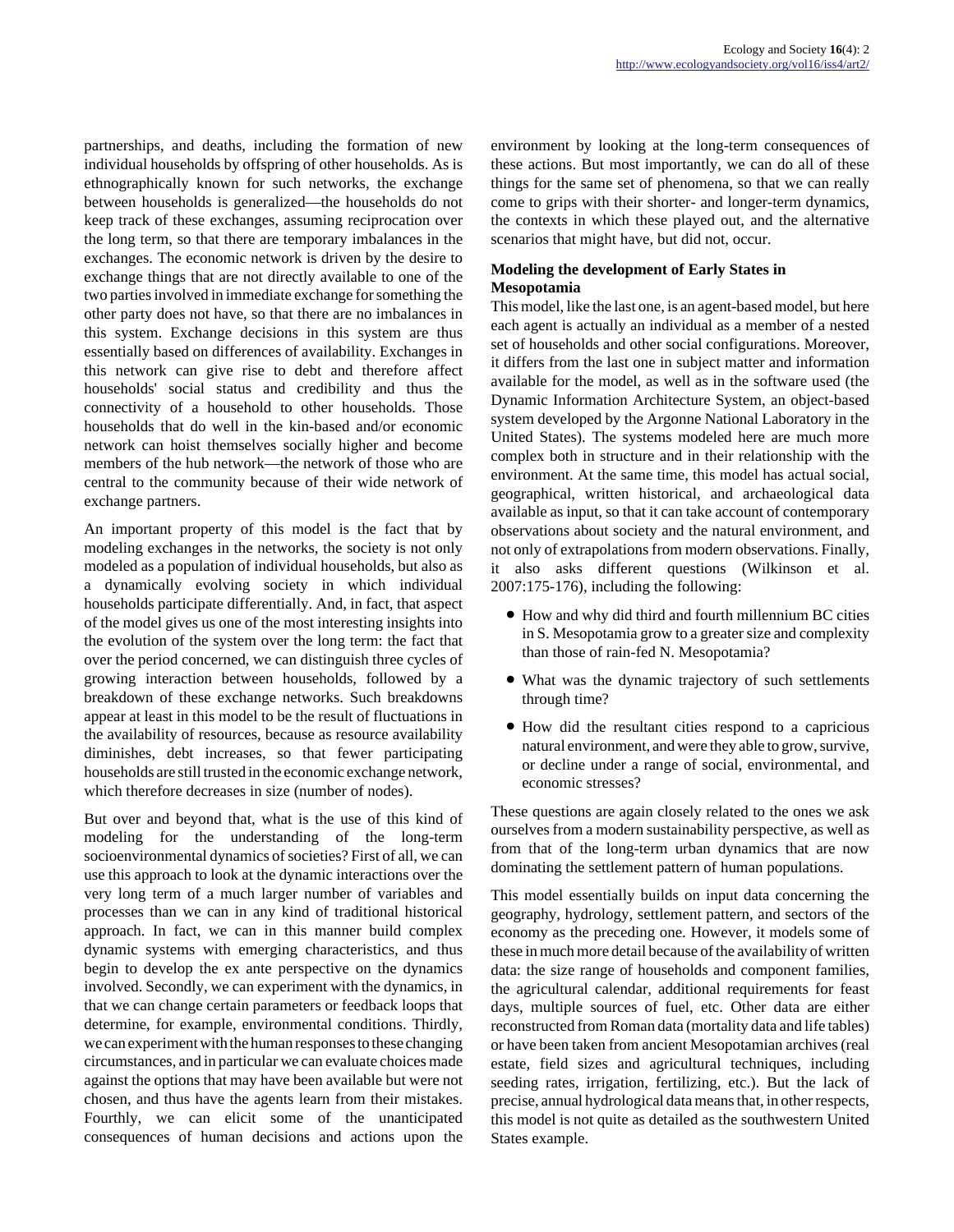To us, this model is a particularly good example of the kinds of models that we should be working toward, because the richness of the written and archival, as well as the archaeological data it integrates makes this a model that moves us yet further toward the integration of sociocultural and environmental dynamics into a single nonequilibrium model.

Two versions of the model are constructed for Northern and Southern Mesopotamia, respectively. In the former, agriculture is rain-fed, in the latter irrigation-based. Here, we will focus on the Northern Mesopotamian case, which is the best-developed to date. I leave it to the reader, again, to look into the details of the inputs and structure of the model, as these are not the subject here. The processes addressed are demographic and kinship-based behaviors, subsistence-based behaviors, and exchanges of labor and commodities, and in this the model resembles the southwestern United States model greatly. The advantages summarized for that model do of course also hold for this model, but in what seem like major differences, this model (1) takes explicitly into account some of the many different process speeds that are always interacting in a complex systems model (Wilkinson et al. 2007:197-198), and (2) has so much more information about social and technical customs, detailed social dynamics, etc., that the model is able to drill down to individual instances of behavior in individual households and assess their impacts.

The first of these capabilities opens the way to modeling the shifts in risk spectra that occur as a society interacts for a longer time with its environment. In such circumstances, as people deal with frequently occurring challenges by finding solutions to them, they inevitably trigger unintended consequences that will manifest themselves over different timescales. Ultimately, these unintended consequences may "collide" in time and cause important changes. This is an essential element of the study of any society over the very long term. The capability to include dynamics at different time scales, therefore, is a major step forward.

The other novel characteristic, richness in social information, is very useful for us from the perspective of understanding the interaction between process and events that inevitably control the historical trajectory of a society because it enables us to experiment with different scenarios that reflect complex combinations of environmental as well as social stresses at the level of the individual household or settlement. Thus, the model identifies "tipping points" in the evolution of the system, phases in which an "abrupt and vivid" change occurs as a hidden resource threshold (such as the number of plow teams per settlement, insufficient manpower at harvest time, etc.) is reached or the demography very suddenly changes (for example, due to an epidemic).

## **Scenarios focused on the future**

Although these two models are indeed able to replay history and therefore enable us to envisage various ex ante scenarios and to see these play out experimentally, the main purpose of these models has been to generate a better understanding of the past, rather than help improve ways to deal with the future. The following model, however, explicitly has improving the future as one of its purposes. As a Complex Systems model, it is particularly suited to this task, as it has the capacity to show us robust, but counter-intuitive, system behavior. It is one of a substantive and rapidly growing number of such exercises that comes out of the "adaptive management" school, where the model is used to derive alternative management strategies and help identify the strategy that best suits certain desiderata. It is used here to point out how such approaches, extended over the long-term time scales that were the subject of the last two models, can actually improve our insights into the future, especially when they also involve spatial scales from the largest to the smallest.

The aim of this exercise is to answer, at least to some extent, the following question: "To what extent can proactive national, regional, and local responses to climate change and other global drivers shape future outcomes, at least at these sub-global levels, when forces of global change are beyond national, regional, or local control?" (Bohensky et al. 2011). The geographical area about which this question is asked is the Great Barrier Reef, one of Earth's environmental treasures, for which no comprehensive future analysis has yet been done that downscales global climate change projections to the scales at which responses are likely to emerge.

Because of the many uncertainties involved in looking toward the future of this particular system (and in that respect this situation resembles most archaeological or other long-term ones), the results of the work are formulated in terms of four scenarios, rather than forecasts, projections, or predictions. Each of these, in keeping with a tradition started in the l990s, outlines a different societal attitude to change—from (1) a defensive one that excludes change, (2) one that admits change as far as it may occur due to the operation of current dynamics, in terms of individuals and markets, without any structural changes, and (3) one that does include cooperation aimed at reform, thus instantiating structural changes imposed from the highest level considered in the model, to (4) the most visionary one, which is supposed to provide the highest quality of life (dependent on the authors and the cases studied), by implementing the greatest transformation.

As has by now become our usual procedure, we leave it up to the reader to study the details of this approach (inputs, structure of the models used, etc.) in the original publication. Suffice it here to say that the authors considered the drivers of climate change, mitigation, and adaptation to be essentially determined by the underlying world views and values related to societal development and the concomitant use of resources to achieve those visions. And in keeping with the management support goal of the exercise, the scenario choices focused to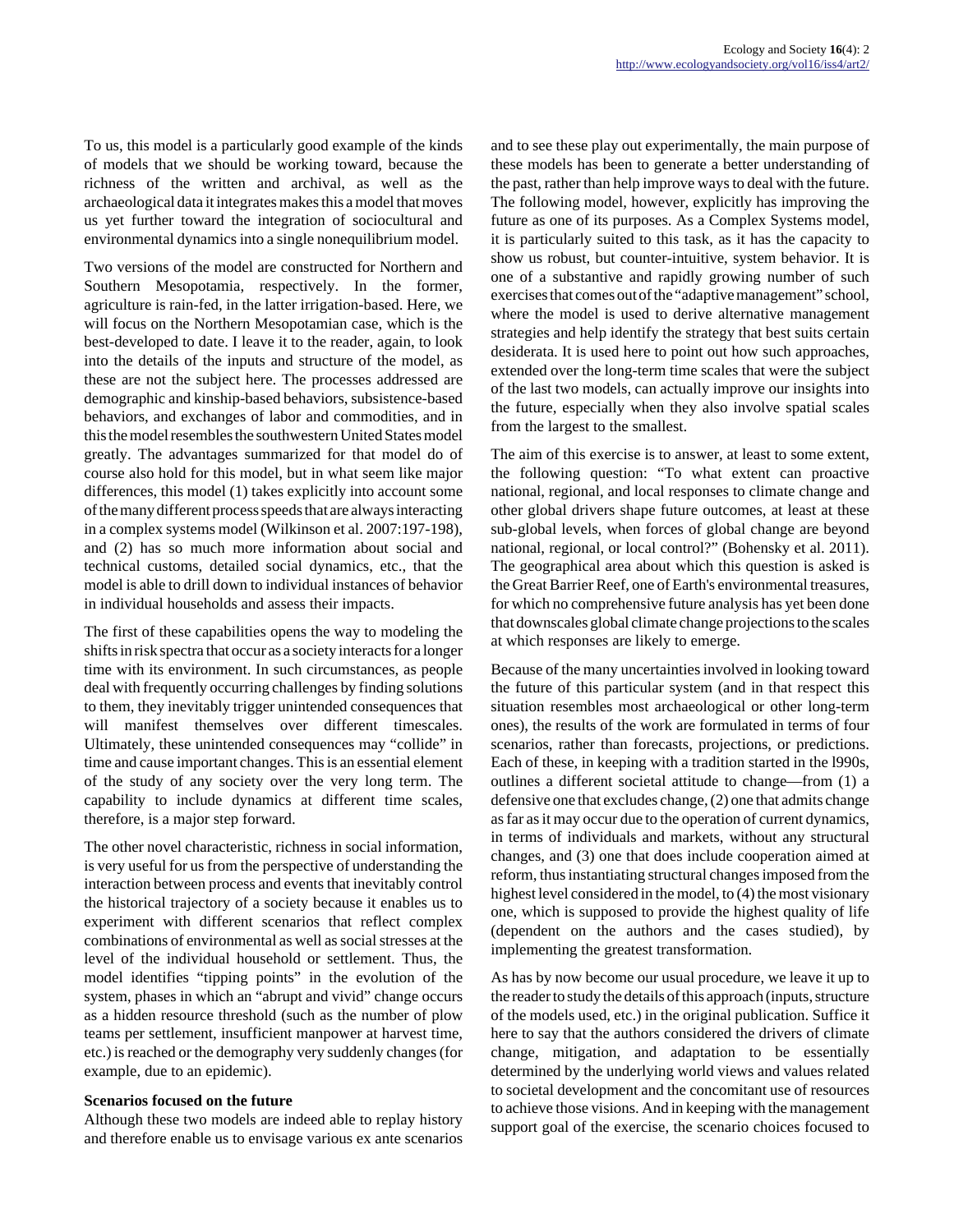an important extent on how they affected the provisioning, regulating, supporting, and cultural services provided by the ecosystems concerned.

In this case, the four scenarios deal with two possible worlds, an empty one and a full one, at each of two levels, the world and Australia, as the purpose of the exercise was to study the relative impacts of the world dynamics versus the dynamics in Australia. The empty world follows the mainstream model of development based on ideas that have been inherited from a world in which resources were plentiful, populations relatively low, and built capital was the constraining factor. In the full world, built capital dominates, and the development model reconceptualizes the nature and purpose of the economy so that the focus is on social and environmental wellbeing rather than only material wellbeing.

One of the most interesting results from our perspective is the implications for the four kinds of capital involved: natural, social, human, and built. The two extreme scenarios (here called "trashing the commons" and "best of both worlds") result in the predictable outcomes reflected in their names. In the second case, all kinds of capital increase, albeit to a different extent, whereas in the first one most kinds of capital decrease, except population and the built environment. But the two others give us some important insights. In the "free rider" scenario (an empty Australia in a full world, in which Australia does nothing about its environment but profits from what other nations do) as well as in the "treading water" scenario (a full Australia in an empty world, in which Australia has an active policy of mitigation in a world that does not), natural capital is seriously diminished, but there are major differences in social capital (which is generally reduced in the former and enhanced in the latter, especially democracy) and in human capital (where education and health are improved in the latter and reduced in the former). Overall, the treading water scenario proves to be considerably better for total wellbeing than the free riders, implying that local measures can overcome much of the negative effect of the global situation, but not vice versa! From the perspective of ecosystem services, we find that in the trashing the commons scenario, all natural ecosystems and the services they provide decrease, whereas intensive agriculture and urbanization increase. In the best of both worlds scenario, land area coverage stays more or less the same. Both the intermediate scenarios are essentially destructive of the environment, albeit to somewhat different degrees.

## **Where do these examples lead us?**

What should we conclude from this last example for the management of the Reef environment in Australia? If Australia does nothing to mitigate climate impact locally and regionally, it will be dependent on what happens elsewhere, and therefore not able to assess risks and uncertainties, which means that there can be no longer-term planning. Proactive approaches, on the other hand, do not only improve ecosystems services, but also improve the predictability of the future and thus reduce risk and uncertainty. But another important conclusion is the following: that it clearly is not easy to address global environmental change at the regional level, although that is the level at which the impact of such change is most clearly felt. We must therefore devote more effort and attention to the cross-scale interactions. That in turn confirms the importance of the Panarchy approach proposed by the Resilience Alliance (Gunderson and Holling 2002).

But to truly understand a system like this one, as the authors state (Bohensky et al. 2011), one must also be able to work across temporal scales, as we have seen in the archaeological examples above. In the absence of doing so, one misses some of the long-term dynamics of such systems because they cannot sufficiently clearly be observed over short time scales. Such long-term dynamics are both natural (such as tectonics in areas that have frequent small shocks, or erosion and similar phenomena) and cultural (as in the case of the aggregation– disaggregation phenomenon in the southwestern United States case). Moreover, one cannot, over short time scales, observe the change of change—the impact of changes on the dynamics of change itself—emergence of new feedback loops, for example, or shifts in the interaction patterns between processes of different kinds. Finally, scenarios built on a basis of observations over relatively short time scales take legacy effects into account that have not been observed or analyzed.

Examples such as the archaeological ones above have their own disadvantages because they do not (yet) sufficiently take spatial differentiation (whether natural or as a result of human impact) into account or, for that matter, the manifold ways in which spatial differences in landscape and exploitation enable the emergence of societies and ways of life because they allow combinations of resources to emerge. In our opinion, it is clear, therefore, that long-term, detailed models of past dynamics will have to evolve so as to include multiple spatial scales, and that they can then serve as a useful basis for the kinds of scenario analyses that we have presented in the third example.

## **IHOPE**

That is what the IHOPE project is all about (Hibbard et al. 2010): using cross-scale models of the long-term dynamics of major kinds of societal systems to gain better insights in the systemic dynamics of those systems, in order to become more familiar with what the future might bring. To do this most effectively, we are comparing several instances of each of a number of societies that differ in size and complexity, such as the small-scale tribes of Australia, the somewhat larger, but still relatively small-scale societies of the prehistoric southwestern United States, the Maya cities in Guatemala and Yucatan (which are interesting because their history encompasses a major tipping point when they move from the highlands to the lowlands), the Roman Republic and Empire, and others.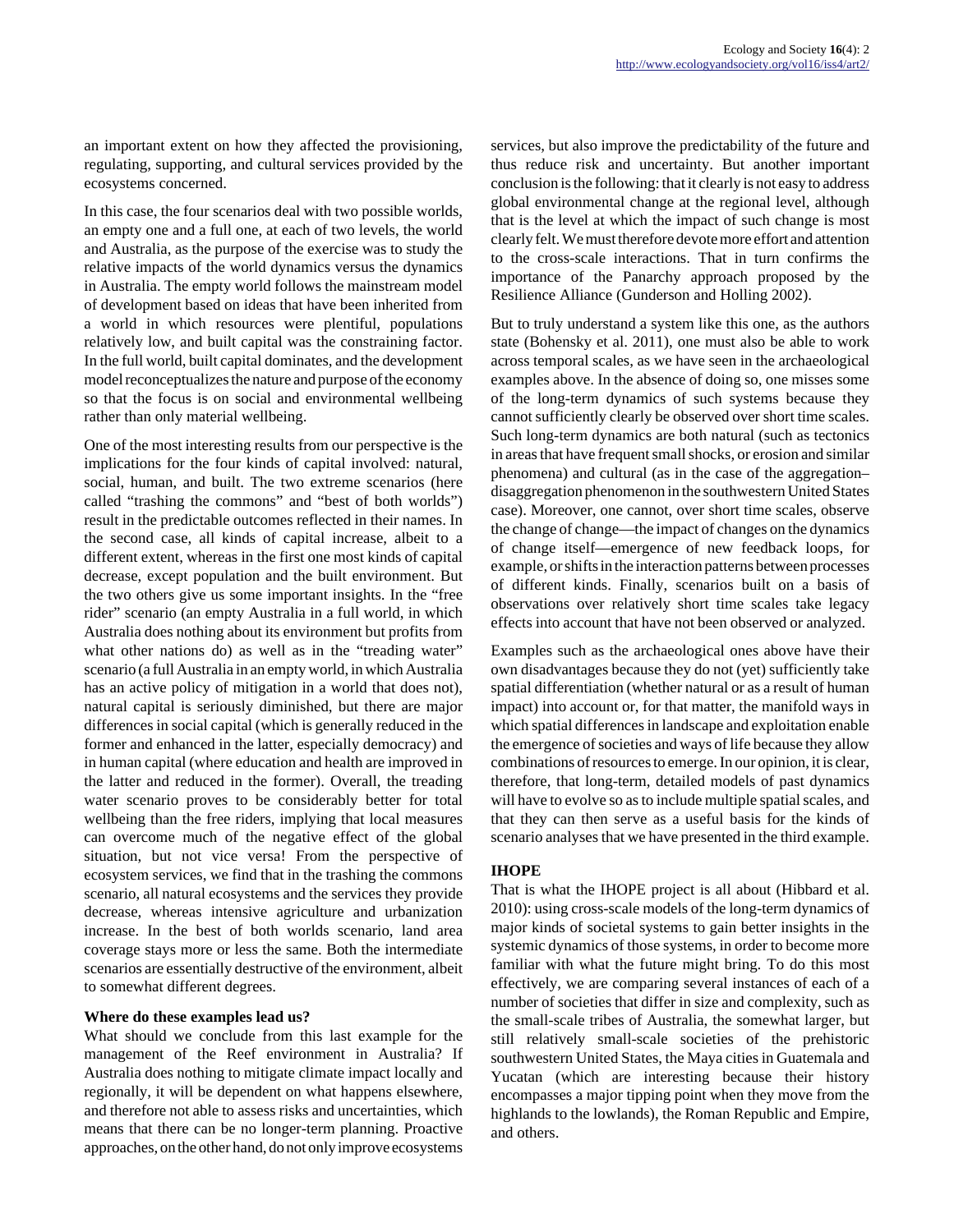The project was initiated at a Dahlem conference in 2005 (cf. Costanza et al. 2007) and has since constituted teams in Australia, North America, Africa, and Europe, with emergent participation in the project from colleagues studying the Arctic, southeast Asia and island societies in the Pacific Ocean. It is currently sponsored by both the IGBP (under the AIMES program) and IHDP and has its administrative home at the Stockholm Resilience Center (Hibbard et al. 2010).

One current activity of the project is building an integrated dynamic systems/agent-based model of the Maya civilization. The model includes the dynamics of the biophysical system —climate, water, vegetation, primary production, etc. integrated with the human system—demography, settlements, agriculture, trade, technology, institutions, etc.—to replicate the dynamics of the civilization over three major drought cycles and its ultimate collapse. Running model simulations through time shows the spread of human settlement across the landscape. A number of functions for rainfall, net primary productivity, and agricultural suitability are calculated by the cell-based landscape and changes based on assumptions about climate cycles that influence rainfall. Demographic models interact with spatial data to grow agricultural crops and drive migration and further settlement. Settlements are linked via a trade network, and the provision of ecosystem services, agriculture, and trade combine to provide overall human wellbeing. The system is then simulated through time and under comparative scenarios to examine under what conditions the system maintains sustainability, or in turn collapses or reorganizes. The model is evaluated based on its ability to generate outcomes consistent with the body of archeological evidence, in this case the ability to generate the regional settlement pattern of lowland Mayan cities, the location of cross-Yucatan peninsular trade routes via El Mirador, Tikal, and Calakmul, and the ascendency of coastal cities in the post-classic period. The model allows the investigation of a range of scenarios, including altering the frequency and severity of droughts; the sophistication of trade technology by land, canoe, and marine routes; and the impacts of random shocks such as volcanic eruptions.

We expect that IHOPE will encourage the development, testing, and use of other integrated, dynamic models of the types described to help us better understand the past as a means to creating a sustainable and desirable future. By building such multiscalar models of the dynamics of different kinds of societies, and comparing them from the perspective of their structuration as well as evolution over time in different environments, we will gain a much improved insight in scales of socioenvironmental dynamics that we have thus far not been able to grasp, and thus to improve our decision making about our future, which is seeing currently such dramatic changes in the breadths of the temporal and spatial scales involved.

*Responses to this article can be read online at: <http://www.ecologyandsociety.org/vol16/iss4/art2/responses/>*

#### **Acknowledgments:**

*This work was conducted as a part of the Integrated History and Future of People on Earth (IHOPE) Working Group supported by the National Center for Ecological Analysis and Synthesis, a Center funded by NSF (Grant #EF-0553768), the University of California, Santa Barbara, and the State of California. We thank three anonymous reviewers for their helpful comments on earlier drafts. We also acknowledge Uppsala University, the Stockholm Resilience Center, the Quest program at the University of Bristol, Arizona State University, and Portland State University for support of this work and the IHOPE initiative generally.*

#### **LITERATURE CITED**

Anderies, J. M., B. H. Walker, and A. P. Kinzig. 2006. Fifteen weddings and a funeral: case studies and resilience-based management. *Ecology and Society* 11(1): 21 [online] URL: <http://www.ecologyandsociety.org/vol11/iss1/art21/>

Beddoe, R., R. Costanza, J. Farley, E. Garza, J. Kent, I. Kubiszewski, L. Martinez, T. McCowen, K. Murphy, N. Myers, Z. Ogden, K. Stapleton, and J. Woodward. 2009. Overcoming Systemic Roadblocks to Sustainability: the evolutionary redesign of worldviews, institutions and technologies. *Proceedings of the National Academy of Sciences USA* 106:2483-2489. [http://dx.doi.org/10.1073/pnas](http://dx.doi.org/10.1073/pnas.0812570106) [.0812570106](http://dx.doi.org/10.1073/pnas.0812570106) 

Bohensky, E. L., J. Butler, R. Costanza, I. Bohnet, A. Delisle, K. Fabricius, M. Gooch, I. Kubiszewski, G. Lukacs, P. Pert, and E. Wolanski. 2011. Future makers or future takers? A scenario analysis of climate change and the Great Barrier Reef. *Global Environmental Change* 21:876-893. doi:10.1016/j. gloenvcha.2011.03.009 [http://dx.doi.org/10.1016/j.gloenvcha](http://dx.doi.org/10.1016/j.gloenvcha.2011.03.009) [.2011.03.009](http://dx.doi.org/10.1016/j.gloenvcha.2011.03.009)

Brandt, C. J., and J. B. Thornes. 1996. *Mediterranean desertification and land use.* Wiley & Sons, New York, New York, USA.

Carpenter, S. R. 2002. Ecological futures: building an ecology of the long now. *Ecology* 83:2069-2083.

Caseldine, C. J., and C. Turney. 2010. The bigger picture: towards integrating palaeoclimate and environmental data with a history of societal change. *Journal Of Quaternary Science* 25(1 SI):88-93.<http://dx.doi.org/10.1002/jqs.1337>

Collingwood, R. G. 1946. *The idea of history (revised edition 1994).* Oxford University Press, New York, New York, USA.

Costanza, R., L. J. Graumlich, and W. Steffen, editors. 2007. *Sustainability or collapse? An integrated history and future*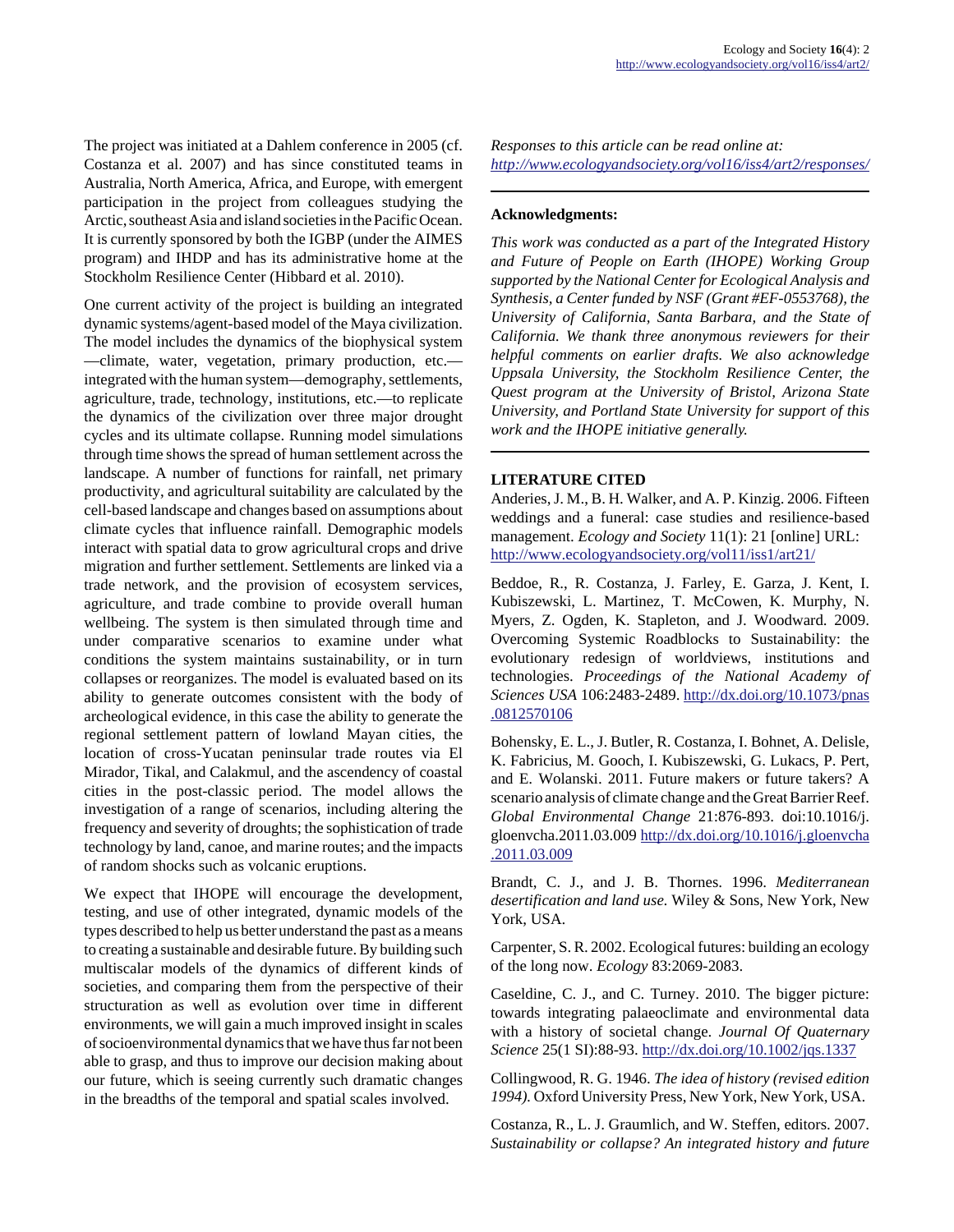*of people on Earth.* MIT Press, Cambridge, Massachusetts, USA.

Crutzen, P. J., and E. F. Stoermer. 2000 The "anthropocene." *IGBP Global Change Newsletter* 41:17-18.

Dearing J. A., A. K. Braimoh, A. Reenberg, B. L. Turner II, and S. E. van der Leeuw. 2010. Complex land systems: the need for long time perspectives to assess their future. *Ecology and Society* 15(4): 21. [online] URL: [http://www.ecologyand](http://www.ecologyandsociety.org/vol15/iss4/art21/) [society.org/vol15/iss4/art21/](http://www.ecologyandsociety.org/vol15/iss4/art21/)

Diamond, J. 2005. *Collapse: how societies choose to fail or succeed*. Viking Books, New York, New York, USA.

Evernden, N. 1992. *The social creation of nature.* Johns Hopkins University Press, Baltimore, Maryland, USA.

Gill, R. B. 2001. *The great Maya droughts: water, life and death*. University of New Mexico Press, Albuquerque, New Mexico, USA.

Girard, R. 1990. Innovation and repetition. *SubStance* 62/63:7-20. <http://dx.doi.org/10.2307/3684663>

Glantz, M. H., editor. 1994. *Drought follows the plow: cultivating marginal areas*. Cambridge University Press, Cambridge, Massachusetts, USA. [http://dx.doi.org/10.1017/C](http://dx.doi.org/10.1017/CBO9780511608308.009) [BO9780511608308.009](http://dx.doi.org/10.1017/CBO9780511608308.009)

Gunderson, L. H., and C. S. Holling. 2002. *Panarchy: understanding transformations in human and natural systems*. Island Press, Washington, D.C., USA.

Hartley, L. P. 1953. *The go-between.* Hamish Hamilton, London, UK.

Haug, H. G., D. Günther, L. C. Peterson, D. M. Sigman, K. A. Hughen, and B. Aeschlimann. 2003. Climate and the collapse of Maya civilization. *Science* 299:1731-1735. [http://](http://dx.doi.org/10.1126/science.1080444) [dx.doi.org/10.1126/science.1080444](http://dx.doi.org/10.1126/science.1080444)

Hibbard, K. A., R. Costanza, C. Crumley, S. van der Leeuw, S. Aulenbach, J. Dearing, J. Morais, W. Steffen, and Y. Yasuda. 2010. *Developing an integrated history and future of people on Earth (IHOPE): research plan. IGBP Report No. 59.* IGBP Secretariat, Stockholm, Sweden.

Jackson, S. T., J. L. Betancourt, R. K. Booth, and S. T. Gray. 2009. Ecology and the ratchet of events: Climate variability, niche dimensions, and species distributions. *Proceedings of the National Academy of Sciences USA* 106(suppl. 2):19685-19692.<http://dx.doi.org/10.1073/pnas.0901644106>

Jackson, S. T., and R. J. Hobbs. 2009. Ecological restoration in the light of ecological history. *Science* 325:567. [http://dx.d](http://dx.doi.org/10.1126/science.1172977) [oi.org/10.1126/science.1172977](http://dx.doi.org/10.1126/science.1172977)

Kohler T. A., C. D. Johnson, M. Varien, S. Ortman, R. Reynolds, Z. Kobti, J. Cowan, K. Kolm, S. Smith, and L. Yap. 2007. Settlement ecodynamics in the prehispanic centeral Mesa Verde region. Pages 61-104 *in* T. A. Kohler and S. E. van der Leeuw, editors. *The model-based archaeology of socionatural systems*. School of Advanced Research Press, Santa Fe, New Mexico, USA.

Landes, D. S. 1998. *The wealth and poverty of nations: why some are so rich and some so poor*. W. W. Norton, San Francisco, California, USA.

McNeill, J. R. 2001. *Something new under the sun*. W. W. Norton, New York, New York, USA.

Meyer, W. B., K. W. Butzer, T. E. Downing, B. L. Turner II, G. W. Wenzel, and L. Westcoat. 1998. Reasoning by analogy. Pages 217-289 *in* S. R. Raynor and E. L. Malone, editors. *Human choices and climate Change. Vol. 3. The tools for policy analysis.* Battelle Press, Columbus, Ohio, USA.

Millennium Ecosystem Assessment. 2005. *Ecosystems and human well-being: synthesis.* Island Press, Washington, D.C., USA.

Prigogine, I. 1980. *From being to becoming*. W. H. Freeman, San Francisco, California, USA.

Steffen, W., P. J. Crutzen, and J. R. McNeill. 2007. The anthropocene: are humans now overwhelming the great forces of nature? *Ambio* 36:614-621. [http://dx.doi.org/http://dx.doi.o](http://dx.doi.org/http://dx.doi.org/10.1579/0044-7447(2007)36[614:TAAHNO]2.0.CO;2) [rg/10.1579/0044-7447\(2007\)36\[614:TAAHNO\]2.0.CO;2](http://dx.doi.org/http://dx.doi.org/10.1579/0044-7447(2007)36[614:TAAHNO]2.0.CO;2)

Tainter, J. 1988. *The collapse of ancient societies.* Cambridge University Press, Cambridge, Massachusetts, USA.

Van der Leeuw, S. E., and the ARCHAEOMEDES Teams. 1998. *The ARCHAEOMEDES project: understanding the natural and anthropogenic causes of land degradation and desertification in the Mediterranean Basin.* Office for Official Publications of the European Communities, Luxembourg.

Wescoat, J. L. 1991. Resource management: the long-term global trend. *Prog Hum Geogr* 15(1):81-93.

Westley, F., P. Olsson, C. Folke, T. Homer-Dixon, H. Vredenburg, D. Loorbach, J. Thompson, M. Nilsson, E. Lambin, J. Sendzimir, B. Banarjee, V. Galaz, and S. E. van der Leeuw. 2011. Tipping towards sustainability: emerging pathways of transformation. *Ambio, in press.*

Wilkinson, T. J., M. Gibson, J. H. Christiansen, M. Widell, D. Schloen, N. Koutchoukos, C. Woods, J. Sanders, K.-L. Simunich, M. Altaweel, J. A. Ur, C. Hritz, J. Lauinger, T. Paulette, and J. Tenney. 2007. Modeling settlement systems in a dynamic environment. Pages 175-208 *in* T. A. Kohler and S. E. van der Leeuw, editors. *The model-based archaeology of socionatural systems.* School of Advanced Research Press, Santa Fe, New Mexico, USA.

Zhang, D. D., P. Brecke, H. F. Lee, Y.-Q. He, and J. Zhang. 2007. Global climate change, war, and population decline in